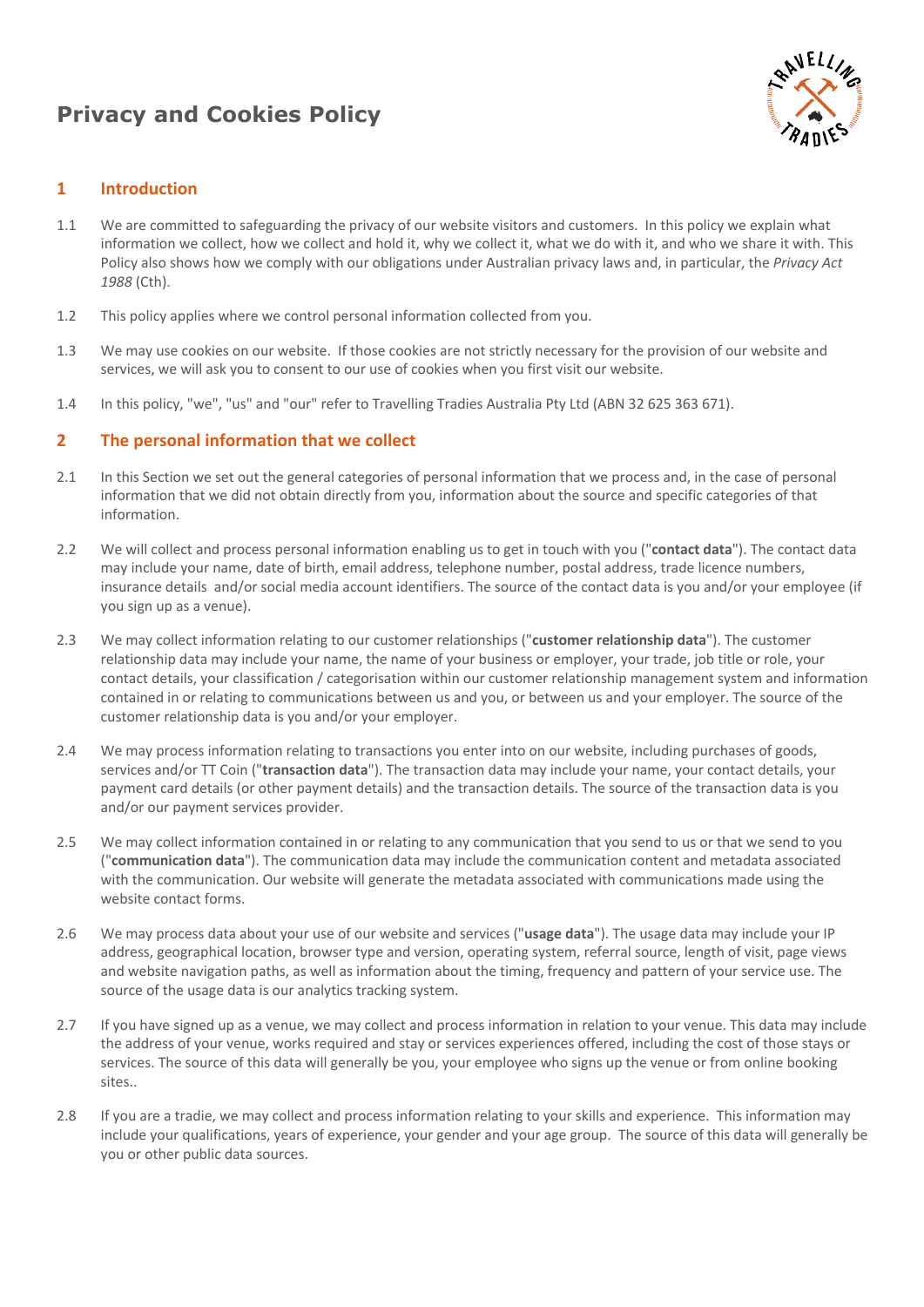## **3 Purposes of processing and legal bases**

- 3.1 In this Section, we set out the purposes for which we may collect and process personal information and the legal bases on which we do so.
- 3.2 **Operations:** We may collect your personal information for the purposes of operating our website, the processing and fulfilment of orders, providing our services, generating invoices, bills and other payment-related documentation, and credit control. The legal basis for this processing is our legitimate interests, namely the proper administration of our website/platform, applications, services and business.
- 3.3 **Publications:** We may process your account data for the purposes of publishing such data on our website and elsewhere through our services in accordance with your express instructions. The legal basis for this processing is your consent for us to do so when you sign up on our website as a tradie or a venue.
- 3.4 **Relationships and communications**: We may collect and process contact data, account data, customer relationship data, transaction data and/or communication data for the purposes of managing our relationships, communicating with you (excluding communicating for the purposes of direct marketing) by email, SMS, post and/or telephone, providing support services and complaint handling. The legal basis for collecting and processing this information is our legitimate interests, namely communications with our website visitors, service users, individual customers and customer personnel, the maintenance of our relationships, enabling the use of our services, and the proper administration of our website/platform, applications, services and business.
- 3.5 **Personalisation**: We may process account data and/or usage data for the purposes of personalising the content and advertisements that you see on our website and through our services to ensure that you only see material that is relevant to you. The legal basis for this processing is our legitimate business interests, namely offering the best possible experience for our website visitors and service users.
- 3.6 **Direct marketing:** We may process contact data, account data, customer relationship data and/or transaction data for the purposes of creating, targeting and sending direct marketing communications by email, SMS and/or post and making contact by telephone for marketing-related purposes. The legal basis for this processing is our legitimate interests, namely promoting our business and communicating marketing messages and offers to our website visitors and service users.
- 3.7 **Research and analysis:** We may process usage data and/or transaction data for the purposes of researching and analysing the use of our website and services, as well as researching and analysing other interactions with our business. The legal basis for this processing is our legitimate interests, namely monitoring, supporting, improving and securing our website, services and business generally.
- 3.8 **Record keeping:** We may process your personal information for the purposes of creating and maintaining our databases, back-up copies of our databases and our business records generally. The legal basis for this processing is our legitimate interests, namely ensuring that we have access to all the information we need to properly and efficiently run our business in accordance with this policy.
- 3.9 **Security:** We may process your personal information for the purposes of security and the prevention of fraud and other criminal activity. The legal basis of this processing is our legitimate interests, namely the protection of our website, services and business, and the protection of others.
- 3.10 **Insurance and risk management:** We may process your personal information where necessary for the purposes of obtaining or maintaining insurance coverage, managing risks and/or obtaining professional advice. The legal basis for this processing is our legitimate interests, namely the proper protection of our business against risks.
- 3.11 **Legal claims:** We may process your personal information where necessary for the establishment, exercise or defence of legal claims, whether in court proceedings or in an administrative or out-of-court procedure. The legal basis for this processing is our legitimate interests, namely the protection and assertion of our legal rights, your legal rights and the legal rights of others.
- 3.12 **Legal compliance and vital interests:** We may also process your personal information where such processing is necessary for compliance with a legal obligation to which we are subject or in order to protect your vital interests or the vital interests of another person.

#### **4 Providing your personal information to others**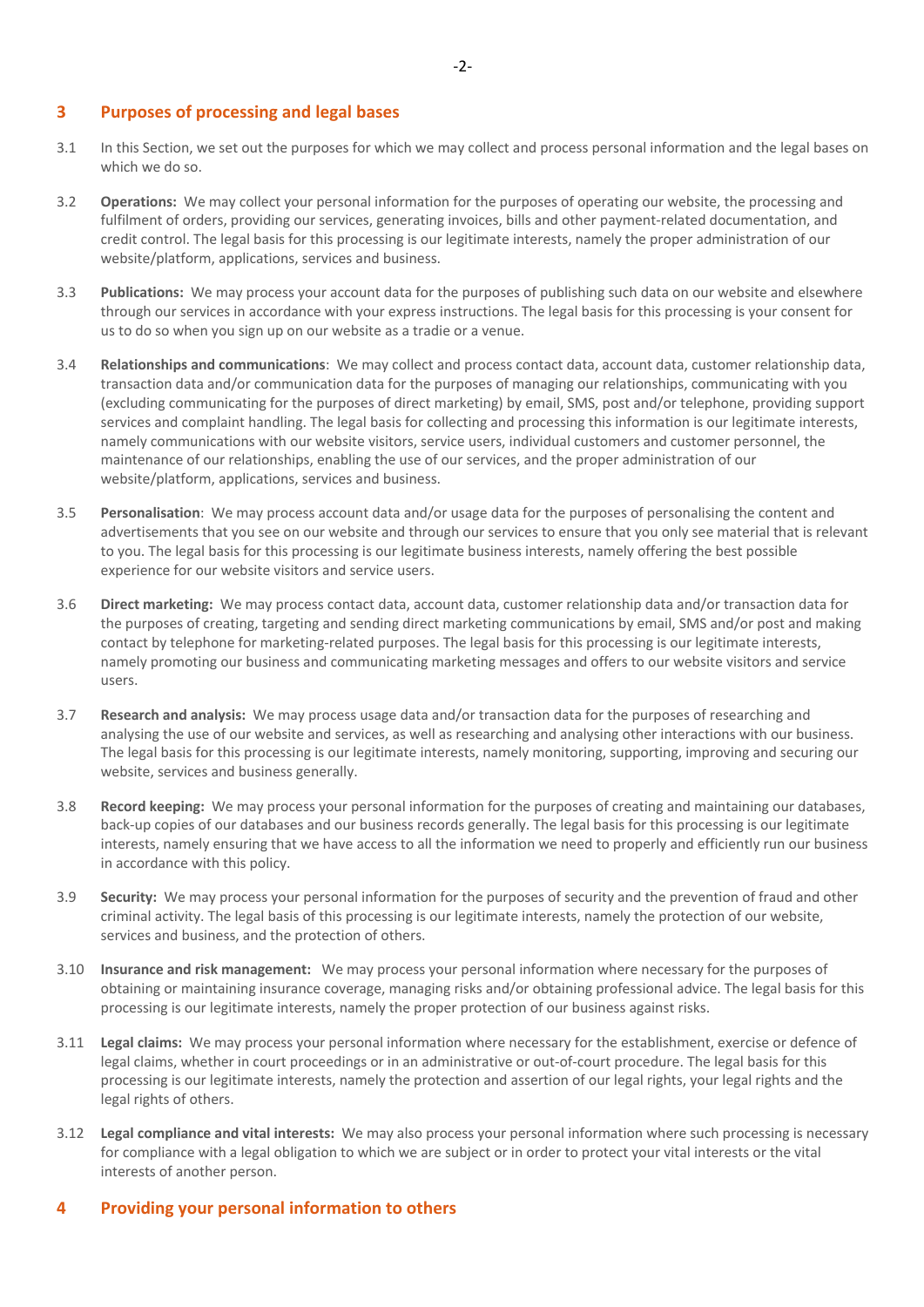- 4.2 If you are a venue, you explicitly agree to us providing your providing your personal information to tradies. \*
- 4.3 We may disclose your personal information to any member of our group of companies (this means our subsidiaries, our ultimate holding company and all its subsidiaries) insofar as reasonably necessary for the purposes, and on the legal bases, set out in this policy.
- 4.4 We may disclose your personal information to our insurers and/or professional advisers insofar as reasonably necessary for the purposes of obtaining or maintaining insurance coverage, managing risks, obtaining professional advice.
- 4.5 Your personal information held in our website database will be stored on the servers of our hosting services providers. Some of those service providers are located within Australia and some are located outside of Australia. Where your personal information is stored on servers located outside Australia, the countries in which those servers are located have privacy laws that are commensurate with Australia's privacy laws. By signing up as a tradie or venue, you explicitly agree to your personal information being stored outside Australia.
- 4.6 You acknowledge that personal information that you submit for publication through our website or services may be available, via the internet, around the world. We cannot prevent the use (or misuse) of such personal information by others.
- 4.7 We may disclose your personal information to our suppliers or subcontractors from time-to-time and as is reasonably necessary for us to provide you with our services.
- 4.8 Financial transactions relating to our website and services are handled by our payment services providers, Stripe. We will share transaction data with our payment services providers only to the extent necessary for the purposes of processing your payments, refunding such payments and dealing with complaints and queries relating to such payments and refunds. You can find information about the payment services providers' privacy policies and practices at www.stripe.com.
- 4.9 We may disclose contact data along with any other personal information contained in enquiries made through our website or services to one or more of those selected third party suppliers of goods and/or services identified on our website for the purpose of enabling them to contact you so that they can offer, market and sell to you relevant goods and/or services.
- 4.10 In addition to the specific disclosures of personal information set out in this Section, we may disclose your personal information where such disclosure is necessary for compliance with a legal obligation to which we are subject, or in order to protect your vital interests or the vital interests of another natural person. We may also disclose your personal information where such disclosure is necessary for the establishment, exercise, or defense of legal claims, whether in court proceedings or in an administrative or out-of-court procedure.

# **5 Retaining and deleting personal information**

- 5.1 This Section sets out our data retention policies and procedures, which are designed to help ensure that we comply with our legal obligations in relation to the retention and deletion of personal information.
- 5.2 Personal information that we process for any purpose or purposes shall not be kept for longer than is necessary for that purpose or those purposes.
- 5.3 In some cases it is not possible for us to specify in advance the periods for which your personal information will be retained. In such cases, we will determine the period of retention based on the following criteria:
- 5.4 Notwithstanding the other provisions of this Section, we may retain your personal information where such retention is necessary for compliance with a legal obligation to which we are subject, or in order to protect your vital interests or the vital interests of another natural person.

# **6 Security of personal information**

- 6.1 We will take appropriate technical and organisational precautions to secure your personal information and to prevent the loss, misuse or alteration of your personal information.
- 6.2 We will store your personal information on secure servers, personal computers and mobile devices, and in secure manual record-keeping systems.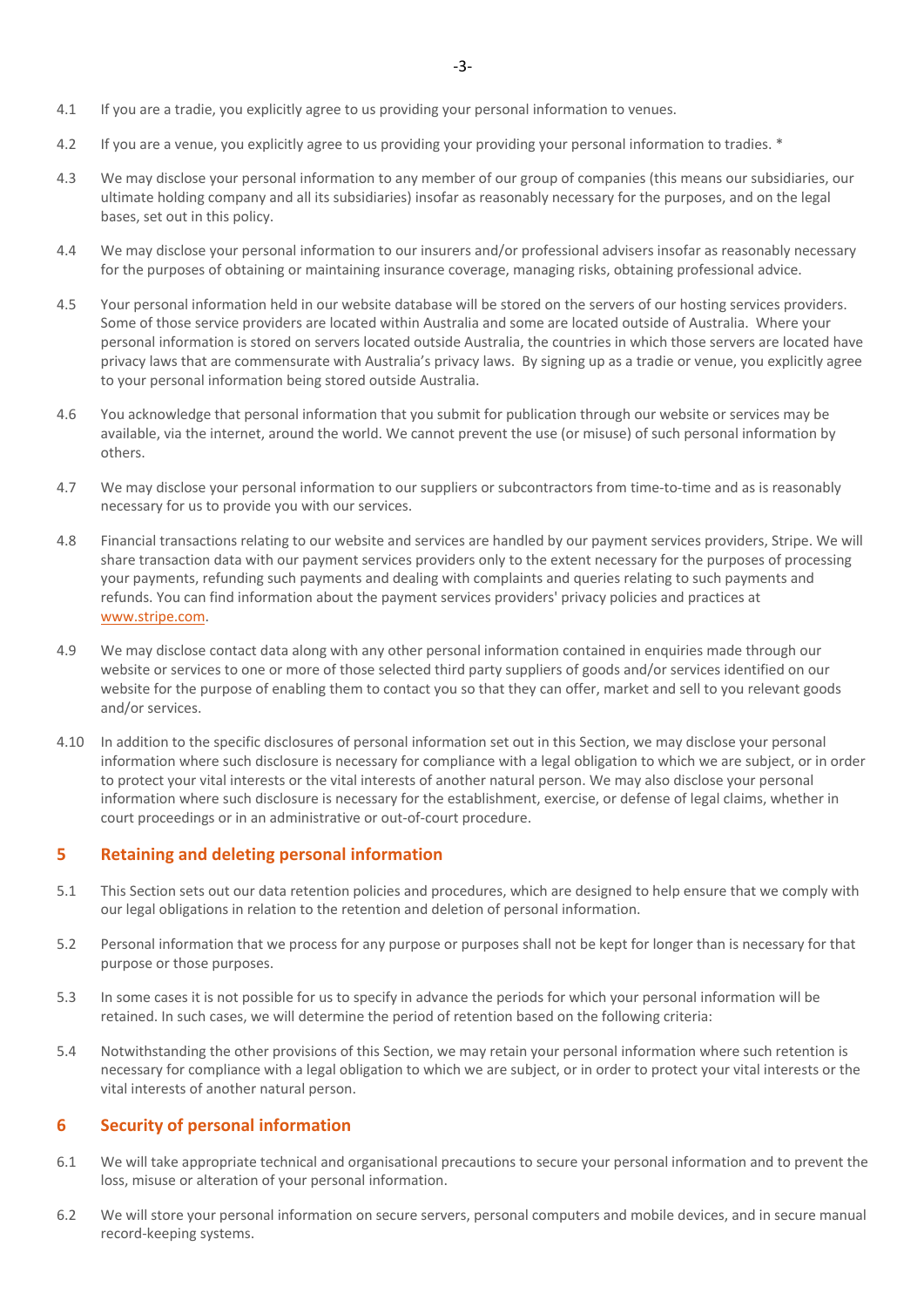- 6.3 The following personal information will be stored by us in encrypted form: your name, contact information, password(s), qualifications and work experience.
- 6.4 Data relating to your enquiries and financial transactions that is sent from your web browser to our web server, or from our web server to your web browser, will be protected using encryption technology.
- 6.5 You acknowledge that the transmission of unencrypted (or inadequately encrypted) data over the internet is inherently insecure, and we cannot guarantee the security of data sent over the internet.
- 6.6 You should ensure that your password is not susceptible to being guessed, whether by a person or a computer program. You are responsible for keeping the password you use for accessing our website confidential and we will not ask you for your password (except when you log in to our website).

# **7 Updating information**

You have the right to access, update and correct your Personal Information held by us. To do this, please contact support@travellingtradies.com and outline your request and contact details or update your information directly in your account details on the application. We will contact you to verify your identity before we provide you with any Personal Information. You should be aware that we may not always be able to allow you access – for example, where we are prohibited by law or if somebody else's privacy is at risk. If this occurs, we will make sure you know the reasons why.

# **8 Your rights**

- 8.1 In this Section, we have listed the rights that you have under Australian privacy laws.
- 8.2 Your principal rights as an individual under Australian privacy laws are:
	- (a) know why your personal information is being collected, how it will be used and who it will be disclosed to;
	- (b) have the option of not identifying yourself, or of using a pseudonym in certain circumstances;
	- (c) ask for access to your personal information (including your health information);
	- (d) stop receiving unwanted direct marketing;
	- (e) ask for your personal information that is incorrect to be corrected; and
	- (f) make a complaint about an organisation or agency the Privacy Act covers, if you think they've mishandled your personal information.
- 8.3 These rights are subject to certain limitations and exceptions. You can learn more about your rights at: https://www.oaic.gov.au/privacy/the-privacy-act/rights-and-responsibilities.
- 8.4 You may exercise any of your rights in relation to your personal information by written notice to us, using the contact details set out below.

# **9 Third party websites**

- 9.1 Our website may include hyperlinks to, and details of, third party websites.
- 9.2 In general we have no control over, and are not responsible for, the privacy policies and practices of third parties.

# **10 Personal information of children**

- 10.1 Our website and services are targeted at persons over the age of 18.
- 10.2 If we have reason to believe that we hold personal information of a person under that age in our databases, we will delete that personal information.

## **11 About cookies**

11.1 A cookie is a file containing an identifier (a string of letters and numbers) that is sent by a web server to a web browser and is stored by the browser. The identifier is then sent back to the server each time the browser requests a page from the server.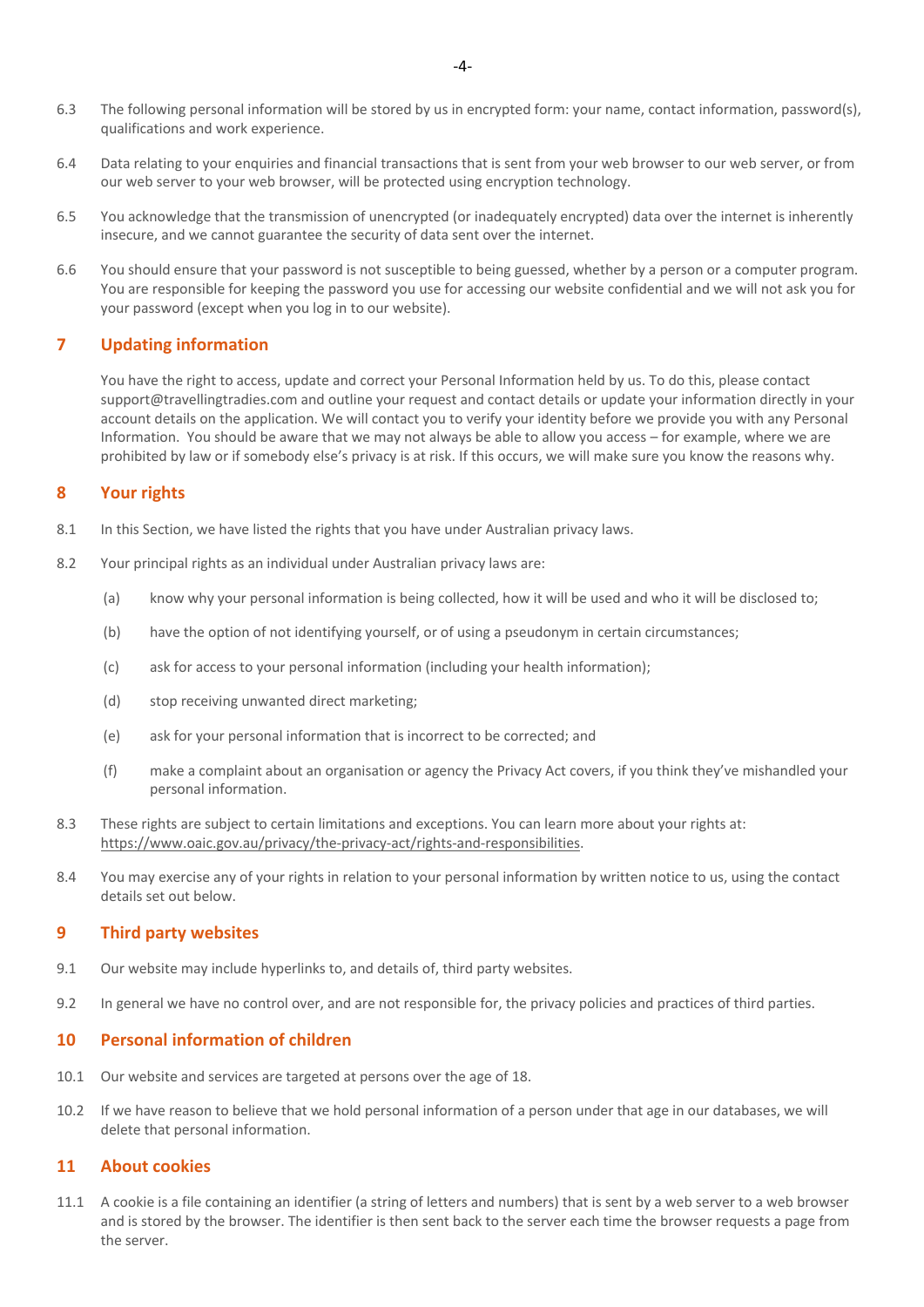- 11.2 Cookies may be either "persistent" cookies or "session" cookies: a persistent cookie will be stored by a web browser and will remain valid until its set expiry date, unless deleted by the user before the expiry date; a session cookie, on the other hand, will expire at the end of the user session, when the web browser is closed.
- 11.3 Cookies may not contain any information that personally identifies a user, but personal information that we store about you may be linked to the information stored in and obtained from cookies.

## **12 Cookies that we use**

- 12.1 We use cookies for the following purposes:
	- (a) **authentication and status:** we use cookies to identify you when you visit our website and as you navigate our website, and to help us determine if you are logged into our website;;
	- (b) **shopping cart:** we use cookies to maintain the state of your shopping cart as you navigate our website;
	- (c) **personalization:** we use cookies to store information about your preferences and to personalise our website for you;;
	- (d) **security:** we use cookies as an element of the security measures used to protect user accounts, including preventing fraudulent use of login credentials, and to protect our website and services generally;
	- (e) **advertising**: we use cookies to help us to display advertisements that will be relevant to you;
	- (f) **analysis:** we use cookies to help us to analyse the use and performance of our website and services; and
	- (g) **cookie consent:** we use cookies to store your preferences in relation to the use of cookies more generally.

#### **13 Cookies used by our service providers**

- 13.1 Our service providers use cookies and those cookies may be stored on your computer when you visit our website.
- 13.2 We use Google Analytics. Google Analytics gathers information about the use of our website by means of cookies. The information gathered is used to create reports about the use of our website. You can find out more about Google's use of information by visiting https://www.google.com/policies/privacy/partners/ and you can review Google's privacy policy at https://policies.google.com/privacy.
- 13.3 We use a Meta (formerly Facebook) pixel on our website. Using the pixel, Meta collects information about the users and use of our website. The information is used to personalise Meta advertisements and to analyse the use of our website. To find out more about the Meta pixel and about Meta's use of personal information generally, see the Meta cookie policy at https://www.facebook.com/policies/cookies/ and the Meta privacy policy at https://www.facebook.com/about/privacy. The Meta cookie policy includes information about controlling Meta's use of cookies to show you advertisements. If you are a registered Meta user, you can adjust how advertisements are targeted by following the instructions at https://www.facebook.com/help/568137493302217.

# **14 Managing cookies**

- 14.1 Most browsers allow you to refuse to accept cookies and to delete cookies. The methods for doing so vary from browser to browser, and from version to version. You can however obtain up-to-date information about blocking and deleting cookies via these links:
	- (a) https://support.google.com/chrome/answer/95647 (Chrome);
	- (b) https://support.mozilla.org/en-US/kb/enhanced-tracking-protection-firefox-desktop (Firefox);
	- (c) https://help.opera.com/en/latest/security-and-privacy/ (Opera);
	- (d) https://support.microsoft.com/en-gb/help/17442/windows-internet-explorer-delete-manage-cookies (Internet Explorer);
	- (e) https://support.apple.com/en-gb/guide/safari/manage-cookies-and-website-data-sfri11471/mac (Safari); and
	- (f) https://support.microsoft.com/en-gb/help/4468242/microsoft-edge-browsing-data-and-privacy (Edge).